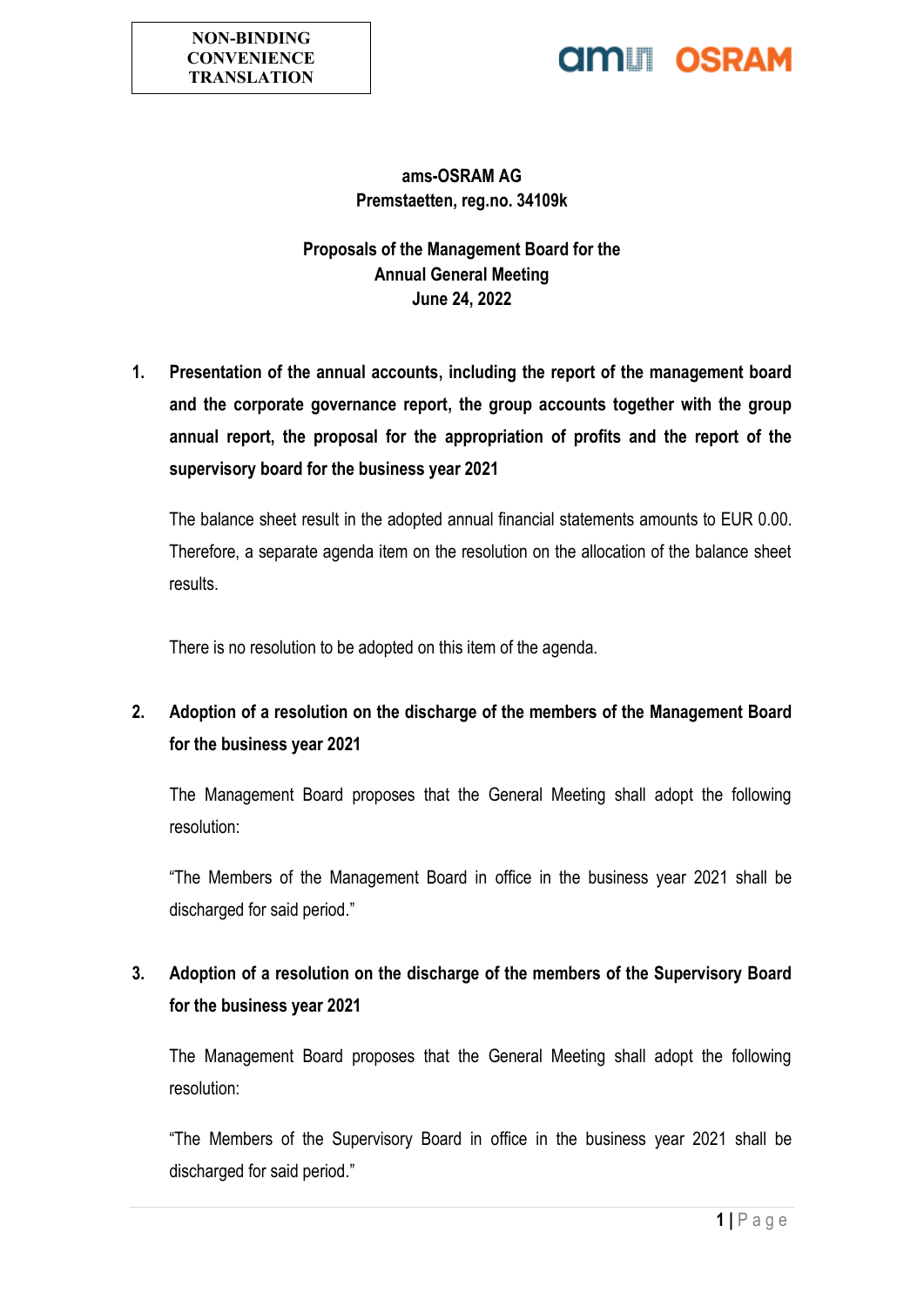

#### **4. Resolution on the election of the auditor and group auditor for the business year 2022**

For this agenda item, only the Supervisory Board has to submit a proposal for resolution.

#### **5. Remuneration Report**

The management board and the supervisory board of listed companies have to prepare a clear and comprehensible remuneration report on the remuneration of the members of both the management board and the supervisory board in accordance with sections 78 in conjunction with 98a of the Austrian Stock Corporation Act (*Aktiengesetz* or *"*AktG*"*).

The remuneration report has to provide a comprehensive overview of the remuneration paid to current and former members of both the management board and the supervisory board in accordance with the remuneration policy (sections 78a in conjunction with 98a AktG) in the past business year, including all benefits in any form.

The remuneration report for the past business year shall be resolved upon by the Annual General Meeting. Such voting is recommendatory and cannot be contested (section 78d para. 1 AktG). The Management Board and the Supervisory Board have to publish a resolution proposal on the remuneration report in accordance with section 108 para. 1 AktG. Such resolution proposal on the remuneration report as well as the remuneration report as such have to be published on the Company's website as indicated in the commercial register from the 21st day before the Annual General Meeting in accordance with section 108 para. 4 no. 4 AktG.

In their meeting on April 29, 2022, the Management Board and the Supervisory Board of ams-OSRAM AG adopted a remuneration report in accordance with section 78c in conjunction with section 98a AktG and proposed a resolution as below.

The remuneration report will be made available in German and English on ams-OSRAM AG's website recorded in the commercial register under **ams-osram.com/general-meeting**.

The Management Board proposes that the remuneration report for the business year 2021, as available on the website indicated in the commercial register, shall be adopted.

The remuneration report is attached to these resolution proposals as Annex 1.